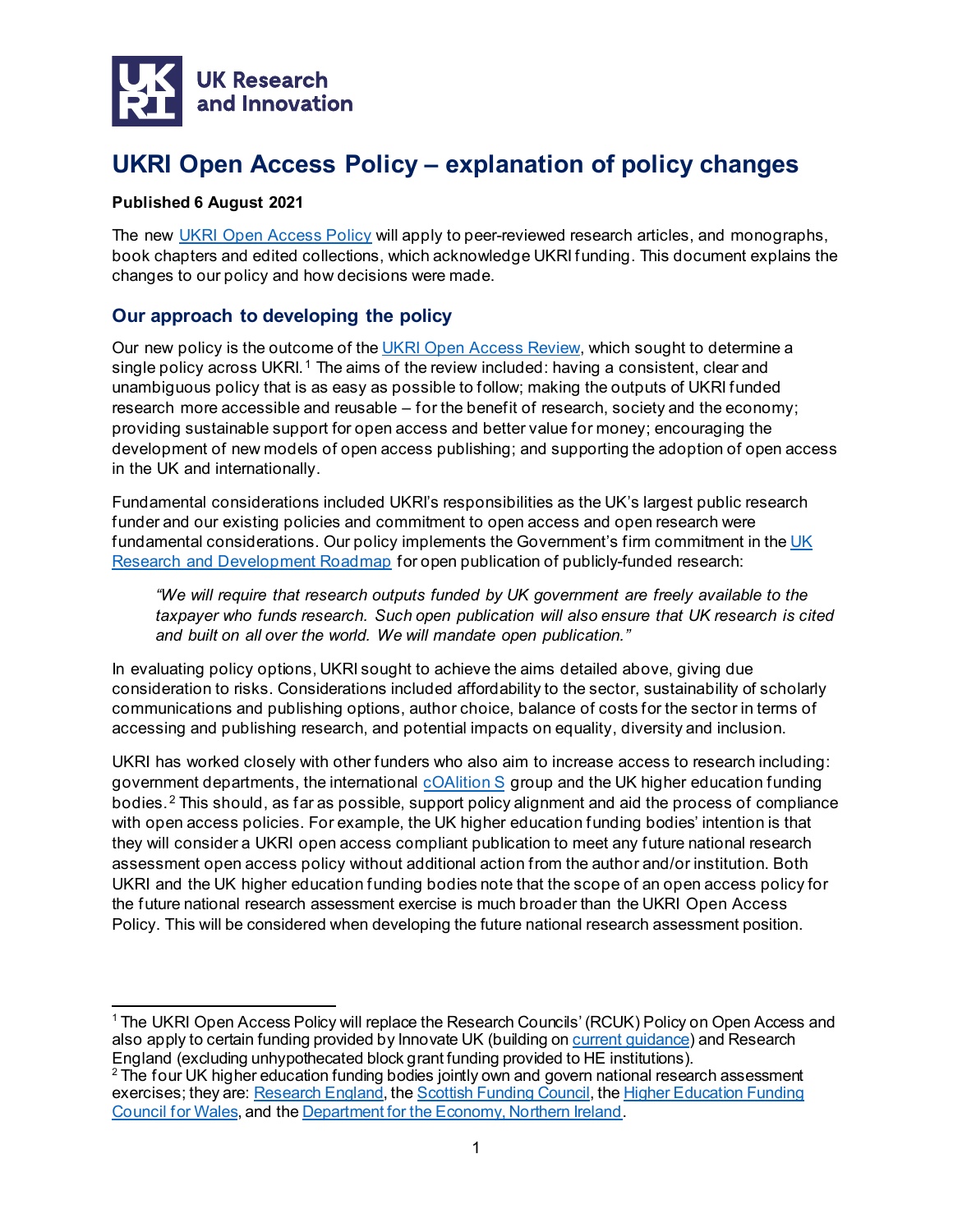

The policy was developed in line with government consultation principles and best practice. Our review included extensive consultations with research organisations, publishers, learned societies and researchers. We engaged with stakeholders via workshops and a public consultation which received 350 responses. Our review was also informed by internal and externally commissioned analysis, including economic implications. A summary of consultation responses and other evidence is available on our website at [Shaping Our Open Access Policy](https://www.ukri.org/our-work/supporting-healthy-research-and-innovation-culture/open-research/open-access-policies-review/).

We thank all stakeholders who contributed to our public consultation and wider review. The outcome of the consultation showed consensus on the policy ambition and broad support of the policy. There were some different positions put forward by publishing providers and stakeholders representing the research and higher education sector, particularly on proposals that bear on financial considerations. In arriving at our policy, we sought to understand and consider the varying perspectives and implications for different stakeholder groups and disciplinary communities. Our judgements were informed by the balance and strength of the arguments put forward and the underpinning evidence, rather than just by levels of support for particular positions.

Equality, diversity and inclusion is integral to excellence in research and innovation, and UKRI [seeks](https://www.ukri.org/our-work/supporting-healthy-research-and-innovation-culture/equality-diversity-and-inclusion/) [to embed it in everything it does.](https://www.ukri.org/our-work/supporting-healthy-research-and-innovation-culture/equality-diversity-and-inclusion/) Open access has the potential to help address equality, diversity and inclusion challenges through increasing access to research. We also sought to understand the potential for the policy to cause or contribute to disadvantages or inequalities, including in relation to early career researchers and researchers in low- and middle-income countries. We invited views in our public consultation and have undertaken an equality impact assessment.<sup>[3](#page-1-0)</sup> While the assessment indicates low risk of significant impact, we will monitor the policy's implementation for unintended consequences.

The main decisions made for the UKRI Open Access Policy are explained below. The document addresses changes from the Research Councils (RCUK) Policy on Open Access, and decisions regarding the draft positions that were set out in our [consultation](https://www.ukri.org/wp-content/uploads/2020/10/UKRI-231020-OpenAccessReview-Consultation25Mar20.pdf) document.

# **Policy decisions for research articles**

# **In-scope research articles**

The UKRI Open Access Policy continues to apply to final peer-reviewed research articles. In response to consultation feedback we have sought to clarify some specific definitions in relation to conference proceedings and review articles.

UKRI recognises the value and increasing usage of preprints and that some consultees suggested these should be a route to compliance. We will follow ongoing developments in scholarly communication for non-peer-reviewed outputs and publish a separate UKRI statement on preprints in due course. [4](#page-1-1)

<span id="page-1-1"></span><span id="page-1-0"></span><sup>3</sup> With the Foreign, Commonwealth and Development Office and National Institute for Health Research, UKRI also co-commissioned a <u>report on open access challenges and opportunities for LMICs</u>.<br><sup>4</sup> Current UKRI guidance on preprints includes th[e Medical Research Council position on preprints,](https://mrc.ukri.org/research/policies-and-guidance-for-researchers/preprints/) [Biotechnology and Biological Sciences Research Council position on preprints](https://bbsrc.ukri.org/about/policies-standards/access-research-outputs/) and a joint statement on [sharing research data and findings relevant to the novel coronavirus \(COVID-19\) outbreak](https://wellcome.org/coronavirus-covid-19/open-data).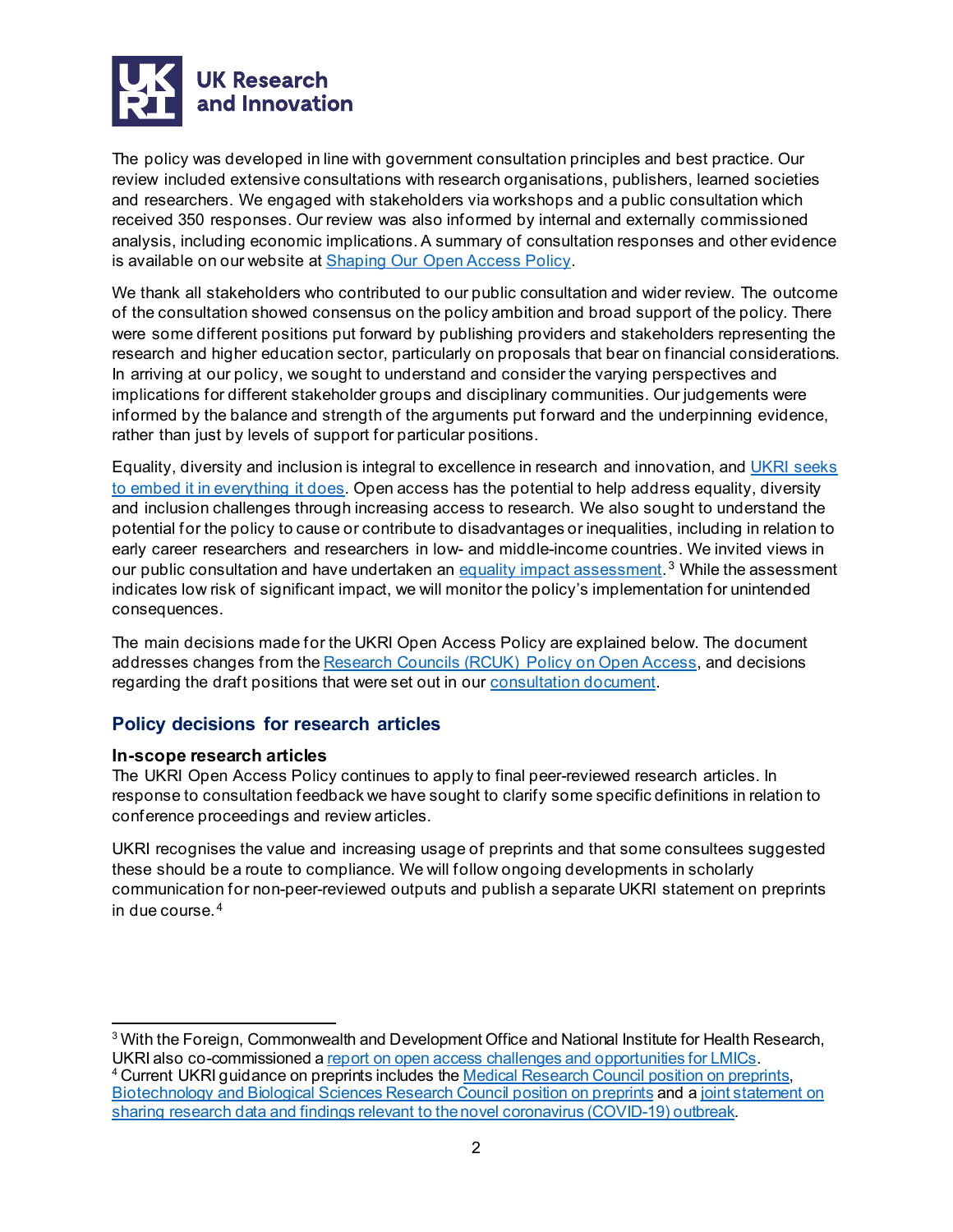

# **Immediate open access for research articles**

The UKRI Open Access Policy enables two routes to compliance – the publisher making the final version of record open access or self-archiving of the author's accepted manuscript in a repository. By allowing both routes to open access the policy is as permissive as possible.

UKRI is requiring immediate open access publication via both routes as we consider this to be the appropriate implementation of the Government's requirement for outputs of publicly funded research to be freely available.

UKRI recognises that stakeholder groups raised risks in relation to our policy proposals for immediate open access. Concerns included affordability of the policy, implications for author choice, and sustainability of research publishing.

# **Affordability**

The hybrid<sup>[5](#page-2-0)</sup> charging models that emerged following the publication of the RCUK Policy on Open Access have been inflationary, with unsustainable increases in subscription costs and article processing charges.<sup>[6](#page-2-1)</sup> Assuming dominance of hybrid charging models, our independent economic analysis predicted an increase of £200 million per year for the UK publishing sector, that is, a doubling of the current UK publication charges.

However, the landscape of research publishing in the UK has changed dramatically within the interval of our review, with an increasing number of transitional agreements being negotiated and agreed between higher education institutions and publishers. Transitional agreements provide researchers a route to UKRI policy-compliant open access publication in hybrid journals that are part of these agreements, as well as access to their non-open access content. Transitional agreements offset the cost of accessing non-open access articles against charges for publishing articles open access, with the consequence that these agreements provide full open access with only a modest increase in costs. Journals that between 2017 and 2020 published 51% of UKRI-funded articles are now subject to these agreements. And in 2021 UK transitional agreements provided more than 16,000 open access publications. At the point the policy will apply in April 2022, UKRI expects transitional agreements will have increased to cover the great majority of UKRI-funded articles published in hybrid journals. We consider the take-up of transitional agreements to be important to achieving affordability and we anticipate that the policy will only result in modest cost increases. We also considered issues of affordability when deciding on UKRI open access funding provision, including use of UKRI funding for publication in hybrid journals. Further details are set out below.

# Use of UKRI funding for transitional hybrid publication

UKRI has decided not to allow its future open access funding to be used for publication charges in hybrid journals unless covered by a transitional agreement agreed with Jisc. While our policy seeks to be agnostic as possible in relation to publisher business models, we think, on balance, this restriction will aid transition to open access at a more affordable cost to the sector.

We emphasise that authors can still choose to publish in hybrid journals that are not part of a transitional agreement, or where their research organisation is not a participant in an existing

<span id="page-2-0"></span><sup>5</sup> Hybrid: A publishing model where a subscription-based journal allows authors to publish specific articles as open access, charging an Article Processing Charge (APC) to the author for this.

<span id="page-2-1"></span> $6$  While detailed estimates vary according to the period and the data source, subscription charges have risen some 20% in the period 2015 to 2020 and article processing charges some 16%, with a clear pattern emerging of higher article processing charges in hybrid journals than fully open access journals, even though the costs of publication are similar in either case.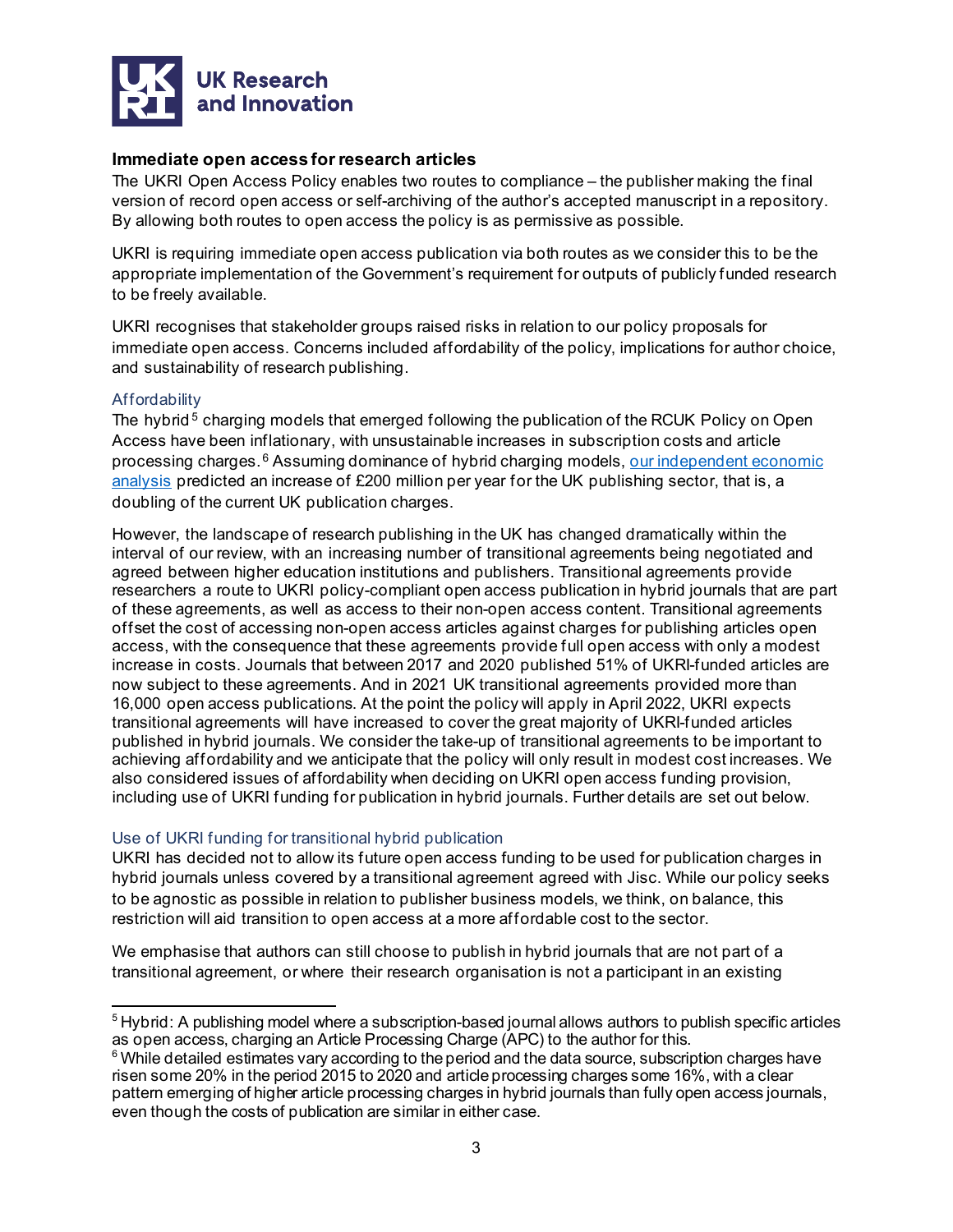

transitional agreement. Authors can be compliant with UKRI's open access policy either via selfarchiving in a repository (where a journal accepts submissions acknowledging UKRI) or by using other funding sources for article processing charges.

# Author choice

Author choice of publication venue was an important consideration for UKRI's review. Our assessment is that a significant majority of venues that publish UKRI-funded articles will be able to offer suitable open access options to UKRI-funded authors by April 2022. This includes publication options via fully open access venues, and articles published in hybrid journals under (or expected to be under) transitional agreements, and self-archiving options.

UKRI will be supporting  $\text{Jisc}^7$  $\text{Jisc}^7$  to scale up transitional agreements with the diversity of publishers and research organisations. This is in recognition that smaller publishers and societies have specific issues to negotiate, and that small research organisations face specific challenges in participating in such agreements. We also highlight that the [SPA-OPS project,](https://wellcome.figshare.com/collections/Society_Publishers_Accelerating_Open_access_and_Plan_S_SPA-OPS_project/4561397) which UKRI co-funded, has developed a toolkit to help learned society publishers identify routes transition to open access.

We expect a small minority of subscription-only venues will be unable to (or choose not to) offer full open access options that are aligned with our policy proposals. Our policy provides the option for these venues to still offer zero-embargo self-archiving to UKRI-funded authors. We note that some publishers already offer this option.

# Sustainability of publishing

Some publishers suggested our immediate open access requirement would risk loss of income and damage the sustainability of the research publishing endeavour, but we judge this risk to be low. Our policy only applies to (in-scope) articles from UKRI-funded research and the UK market is only a small proportion of the global market. Our independent economic assessment concluded that the policy's impact `on the domestic industry is unlikely to be substantial'. Based on our evaluation, we consider there is scope for reductions in subscription income, which are then somewhat balanced by open access charges, and therefore the policy will not endanger the publishing endeavour. We are encouraged by the number of fully open access journals/publishers and by the rapidity and number of transitional agreements that publishers have already negotiated with UK research organisations.

In summary, having considered the current open access landscape, expected expansion of transitional agreements, and the views and evidence submitted by stakeholders, we have assessed our policy to be affordable, sustainable and important to ensure public value.

# **Licensing and copyright for research articles**

The UKRI Open Access Policy retains the primary requirement for a Creative Commons Attribution (CC BY) licence from the RCUK Policy on Open Access. CC BY is an internationally accepted, machine-readable licence widely used in scholarly publishing. It removes barriers to reuse of research outputs, such as uncertainty about how information can be used or the need to seek permission, while preserving the moral rights of authors in line with established scholarly norms.

Having considered concerns raised by humanities and social sciences stakeholders that a CC BY licence could enable misquoting and/or misuse of some research, particularly on sensitive topics, we

<span id="page-3-0"></span> $^7$  [Jisc](https://www.jisc.ac.uk/) is a charity that is owned by and serves UK higher and further education institutions. It provides digital infrastructure and cyber security to the HEIs. It negotiates on behalf of HEIs national agreements for research articles and for transitional agreements in particular.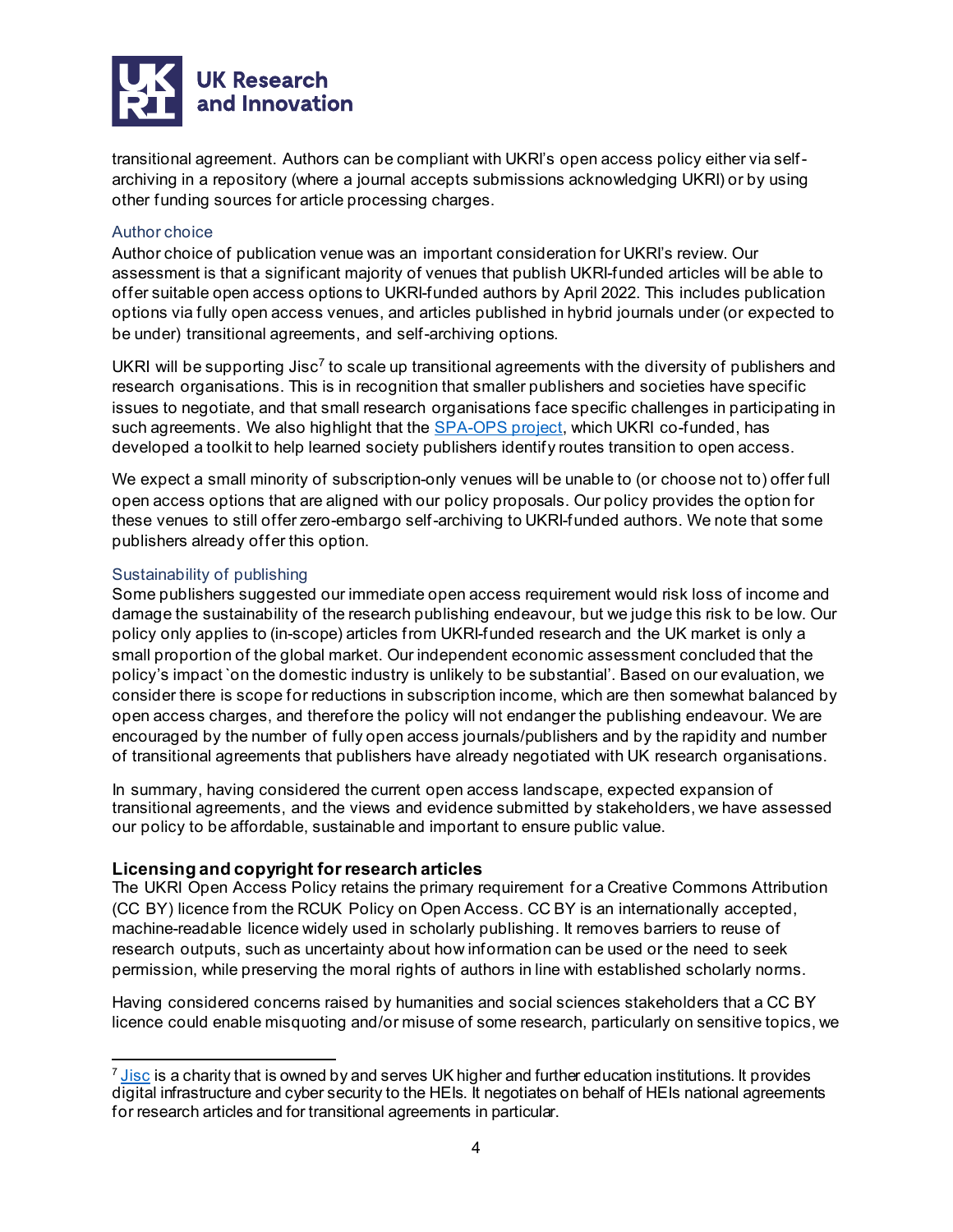

have decided to introduce an exception permitting CC BY-ND (no derivatives) licence. However, we consider CC BY to be an appropriate licence in most cases and our review encountered limited evidence demonstrating issues arising from our existing CC BY policy requirement. In making the CC BY-ND exception subject to justification UKRI wishes to ensure that due consideration is given to restricting opportunities for sharing and reuse of publicly funded research. Evidence gathered from the application of the exception will inform future review of our policy.

We considered how to support the inclusion of third-party materials in research articles. Our policy supports this by making clear that UKRI's licensing requirements do not apply to any materials included within a research article that are provided by third-party copyright holders. Third-party materials can therefore be subject to a more restrictive licence.

# Changes to licensing requirements for AAMs

UKRI will require authors to notify a publisher at the point of submission that a CC BY licence (or other licence permitted by UKRI) is applied to any resulting author's accepted manuscript. Our review heard evidence that publisher licensing policies typically put different constraints on author's accepted manuscripts and that they are often restrictive and complex. Therefore, this requirement will ensure licensing expectations are clear prior to any publishing agreement. The author can then apply an appropriate licence that can support zero-embargo self-archiving where this is necessary.

A further change to our licensing requirements for author's accepted manuscripts is that, in line with other funders, a CC BY-NC (non-commercial) will not be permitted. Cases to permit licences restricting commercial reuse were primarily made by publishers in relation to concerns about risks to revenues. However, as outlined above we have assessed our policy to pose a low risk to publishing sustainability. From the perspective of public value, we do not consider it appropriate to restrict opportunity for reuse of research articles for innovation purposes, given UKRI's role in supporting innovation. We also recognised stakeholder concerns that CC BY-NC can be a barrier for noncommercial reuse due to ambiguity about how 'commercial' and 'non-commercial' reuse is defined in relation to research activities.

# Copyright

While many consultees supported a requirement for authors or research organisations to retain copyright, on balance we consider our licensing requirements to be sufficient to meet the policy aims and facilitate compliance. However, we acknowledge that it is good practice for researchers and research organisations to retain the copyright to their work; indeed, some publishers responding to our consultation noted they already enable this.

#### Data access statements

Throughout our consultation there was support for data access statements to be contained in research articles. Our new policy requires data access statements to support open and transparent research but recognises there is variable practice across disciplines.

Our review also heard that open research data is important to good research and that maintaining openness of publicly funded research data should be required. While we consider this to be outside the scope of the open access policy our research data policies are related and clarify that the ownership of the data generated from the research that UKRI funds resides with the researchers or their institutions and should be managed so that it remains as open as possible.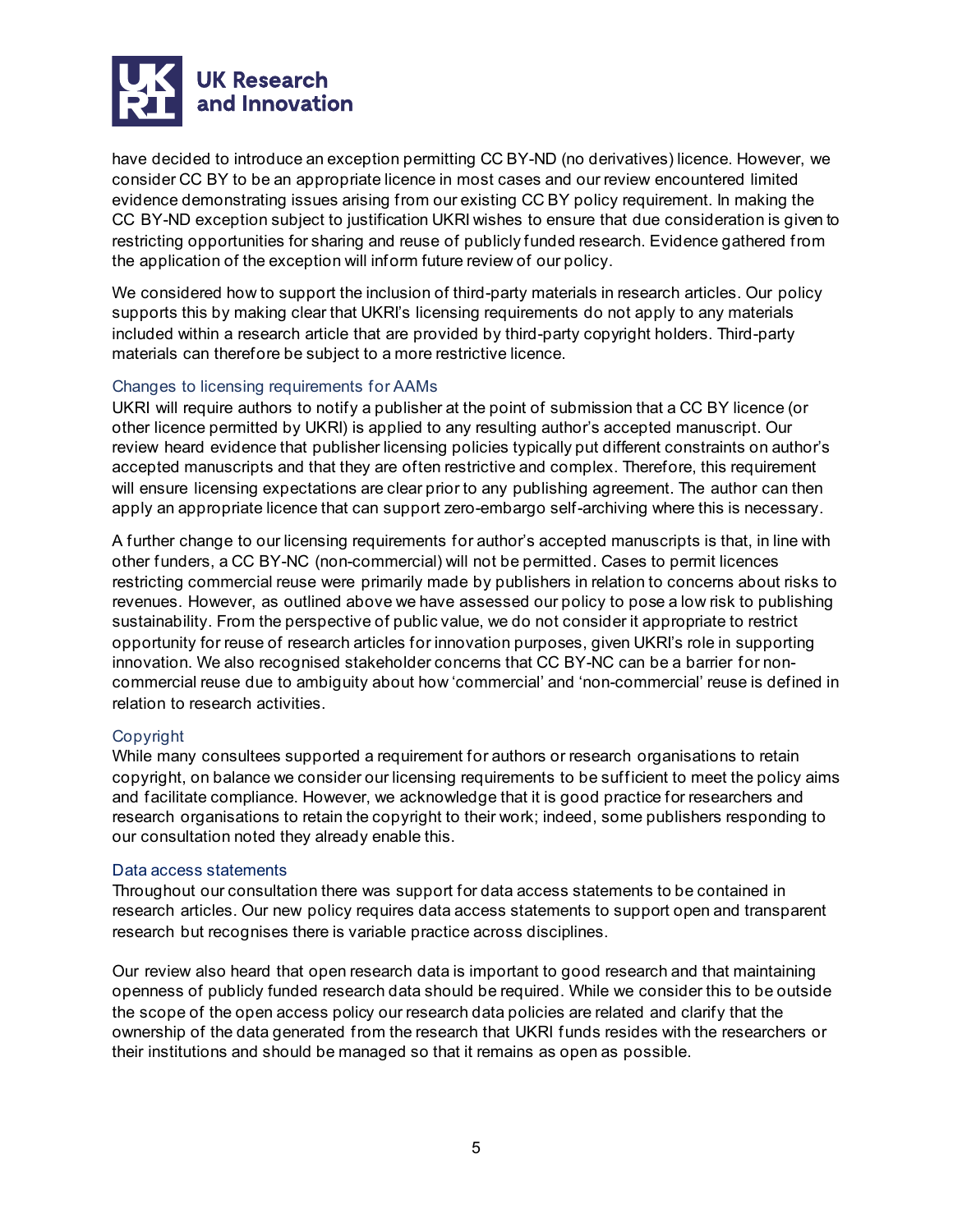

# **Technical standards for journals and repositories**

To facilitate findability, accessibility, interoperability and reuse of articles, and to support automation to enhance efficiency and ease of compliance, the UKRI Open Access Policy requires journals and repositories to meet certain technical standards. Practice around technical standards for research articles, journals and repositories has matured since the RCUK Policy on Open Access was launched. It is a reasonable expectation that to support full open access, standards are expected for research articles and supported by journals, publishing platforms and repositories.

Based on feedback from consultees, engagement with stakeholders and participation in international discussions, we have refined the proposed standards. This includes making clear that some standards, such as a Creative Commons CCO (no rights reserved) licence for metadata, are encouraged rather than required, recognising there are some barriers to implementation.

# **Policy decisions for long-form outputs**

# **Increasing access to long-form research**

Openly sharing knowledge communicated through long-form outputs has benefits for researchers, the higher education and the public. We are extending our open access requirements to long-form outputs to ensure access to, and opportunity for, impact from all outputs arising from publicly funded research. This is in line with the government's requirement. Our policy aligns with the approach of other funders and builds on multi-stakeholder work that has been underway in the UK.<sup>[8](#page-5-0)</sup>

We consider the development of open access books to be at a suitable point for the introduction of a UKRI policy in support of this. Our different requirements for long-form outputs recognise: the less mature open access landscape for these outputs; that these are new requirements that will have a more significant impact on some disciplines (such as the humanities); and the diverse publishing ecology of presses which is intrinsic to sustainability of long-form publishing. We will also be providing funding alongside the policy that will aim to support different open access models.

We will work closely with the sector in implementing our policy and to support the wider development of open access books. We note there are already sector-led initiatives, some supported by UKRI such as [OAPEN-UK](https://ahrc.ukri.org/about/policies/openaccess/oapen-uk/) and [Community-led Open Publication Infrastructures for Monographs \(COPIM\).](https://www.copim.ac.uk/)

#### Definitions for in-scope long-form outputs

The policy scope for long-form outputs is largely in line with the position we consulted on. Responding to stakeholder feedback we have further clarified some details such as definitions regarding edited collections, trade books and catalogues.

# **Open access routes for long-form outputs**

#### Routes supporting a diversity of open access models

Our policy enables compliance either via making the final version of record open access or through self-archiving an author's accepted manuscript in a repository. This recognises the need for flexibility

<span id="page-5-0"></span><sup>&</sup>lt;sup>8</sup> Examples include, th[e Monographs and Open Access](https://insights.uksg.org/articles/10.1629/uksg.280/) project led by Geoffrey Crossick for HEFCE and the subsequent work of th[e Universities UK Open Access Monographs Working Group](https://www.universitiesuk.ac.uk/policy-and-analysis/research-policy/open-science/Pages/open-access-monographs.aspx); the UK HE funding bodies signalling [their intention](https://re.ukri.org/research/open-access-research/) to move towards an OA monograph requirement for a future national research assessment exercise; and funder policies such as that of Wellcome and the European Commission.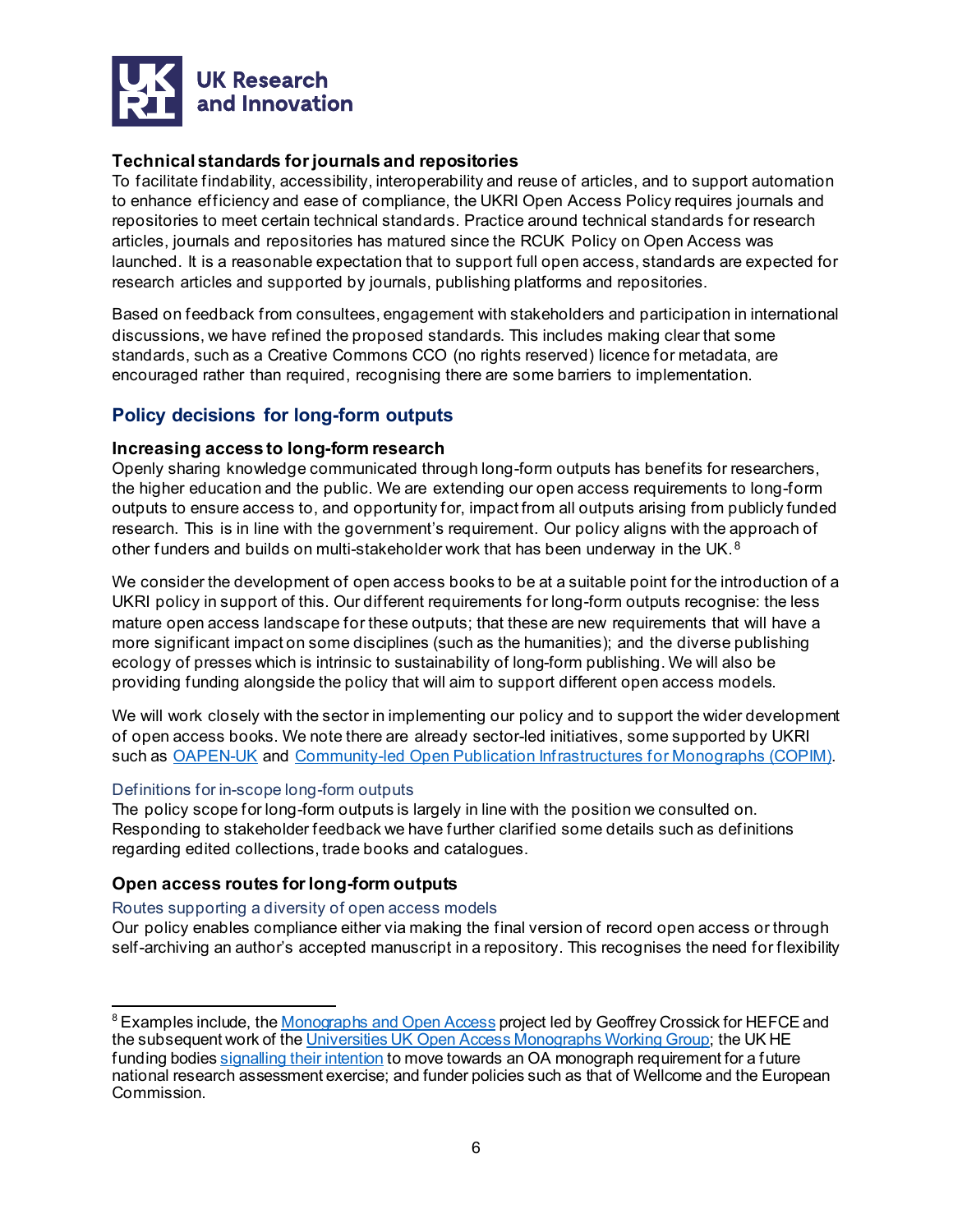

to enable compliance across different research organisations and publishers, and to be supportive of different open access models.

Stakeholders highlighted the importance of the final published version of record for long-form research outputs, and the greater editorial role of publishers than for articles. Therefore, where open access is achieved via self-archiving an author's accepted manuscript, our policy allows the author and publisher to agree the appropriate version to self-archive and requires a link to the version of record.

# Maximum embargo of 12 months

UKRI's preference is for immediate open access. However, our policy allows a maximum 12-month embargo for both compliance routes, although we expect open access of the version of record will typically be immediate where costs have been paid. This seeks to balance enabling timely access and opportunity for reuse, while providing scope for publishers to recoup costs in first year alongside any income from print sales. A 12-month embargo aligns with other funder policies.

There was significant support from consultees for a 12-month embargo, although we recognise publishers largely advocated for longer, primarily due to concern about their ability to recoup income. In order to mitigate any risks, UKRI will be providing funding to support models that make the version of record open access, alongside publishers maintaining print income. The policy also provides scope for exploration of delayed open access models, allowing reduced charges to authors to make the version of record open access. We consider there is scope for publishers to be able to offer authors open access options compliant with our policy, especially as the implementation date is not set until January 2024 and our policy provides flexibility to support different open access models.

In assessing the open access landscape, many publishers and university presses have (or are developing) open access models. Initiatives such as COPIM will further aid development. We also note that our review heard that open access business models could be important to support the long-term sustainability of monograph publishing.

# Specialist publisher exception

Informed by feedback to a proposal in our consultation, we have decided to include an exception where a specialist publisher is the only appropriate outlet for scholarship and is unable to offer an open access. However, given the flexibility of our policy we expect authors and publishers to discuss options to make works open access and anticipate use of this exception should be rare.

# Training grants exception

Also informed by feedback to our consultation, we have decided to include an exception for monographs arising from UKRI training grants. UKRI recognise these are often published a considerable time beyond the lifetime of a grant, when the author may not have access funding and/or support from their research organisation. However, where possible, we expect research organisations to provide UKRI open access funding and support to enable their students to make long-form outputs open access. Where funding is unavailable, we also encourage authors and publishers to consider alternative options to make long-form outputs of publicly funded research open access such as self-archiving an author's accepted manuscript.

# Supporting development of technical standards

Our policy does not include any technical standard requirements for long-form outputs as standards are less mature than that of articles. While there is consensus that standards are desired, it is clear from responses to our consultation that practice varies, and it would not be appropriate at this time to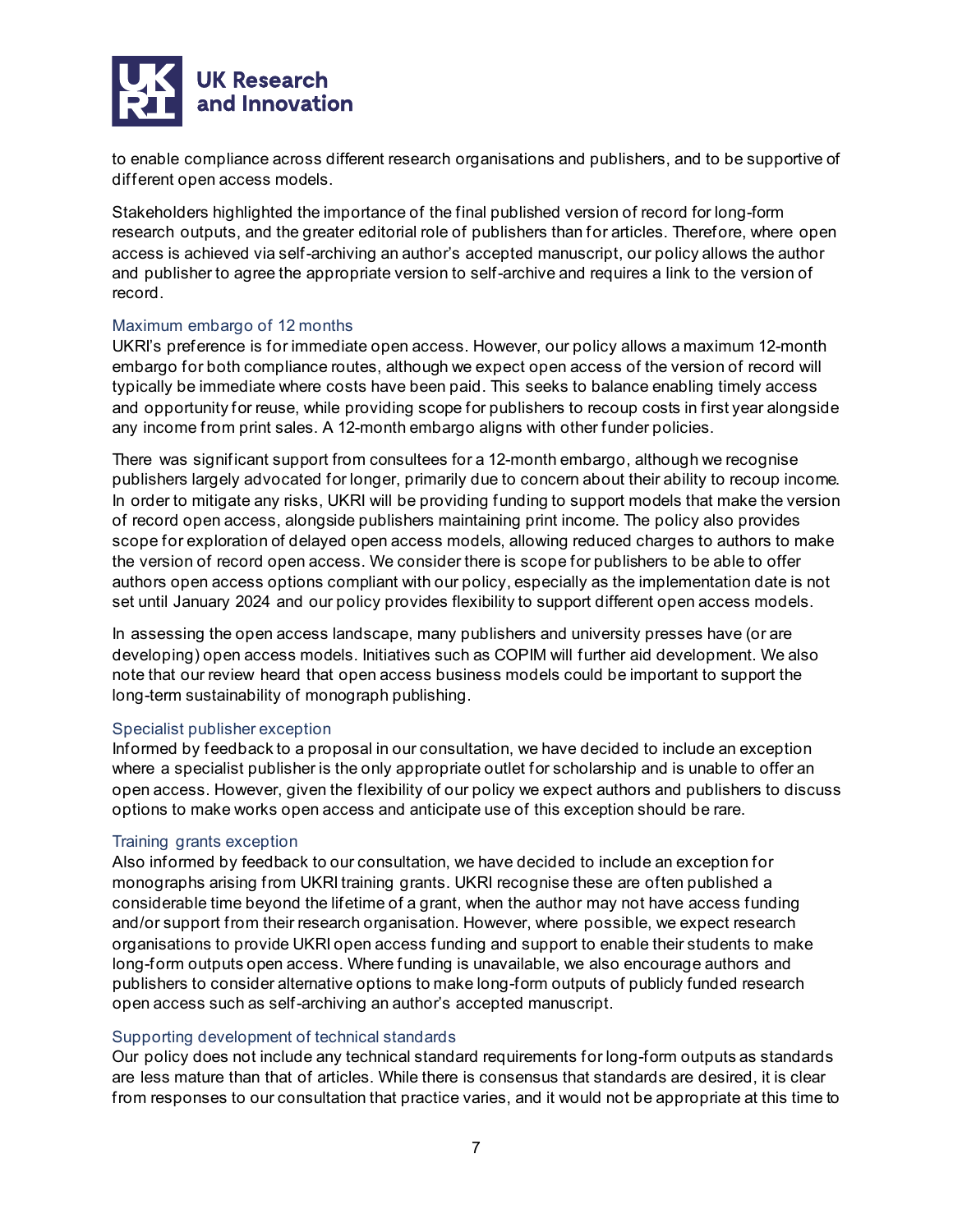

have requirements. UKRI will work with stakeholders to further understand practice and identify how to progress the development and adoption of standards.

# **Licensing and copyright for long-form outputs**

# CC BY preferred but other licences are permitted

In line with our consulted position, CC BY is strongly preferred to maximise opportunity for sharing and reuse, but CC BY-ND is permitted. We have also decided to permit other Creative Commons licences including CC BY-NC. Our requirements are more permissive for long-form outputs in order to support transition to open access and to help mitigate potential risks to related publishing activities. We recognise that the use of open licences in less established for long-form outputs. UKRI also recognises that publishers and university presses have lower sustainability margins and a more significant role in editing and curation for long-form outputs. Our requirements will also align more closely with other funders policies, which permit CC BY-NC.

# Third-party material exception

We acknowledge there can be challenges sharing third-party rights where open access books contain substantial amounts of third-party materials. Therefore, we will include an exception where cost and difficulty securing rights is prohibitive. The wording of the exception has been refined based on stakeholder feedback and we will provide guidance on different options available to authors to publish open access versions of works containing third-party materials.

# Copyright and licensing requirements for AAMs

While there was support among consultees for a requirement relating to copyright and/or licensing requirements for AAMs, we have opted not to introduce this requirement at this stage given this is a new policy. Other funders do not currently have such requirements. Also, variation in the editorial involvement needs to be better understood ahead of such a requirement. Again, we acknowledge that it is good practice for authors and research organisations to retain the copyright to their work.

# **Timing of implementation**

# **Research articles from 1 April 2022**

The policy applies to research articles submitted for publication on or after 1 April 2022. Due to delays in announcement, this is slightly later than the January 2022 date consulted on. We have also changed the implementation date to point of submission rather than acceptance, in response to feedback.

This date recognises sector transition to open access for research articles is well established, helps maintain momentum, and facilitates alignment with other funder policies to aide ease of compliance, while providing sufficient notice to research organisations and publishers for preparation prior to the start date. Many consultees supported a 2022 implementation date, citing these reasons, although we acknowledge publishers largely advocated for a longer. As noted above, our assessment suggests most of the venues UKRI authors currently publish in are expected to be able to offer a compliant route from April 2022, particularly given the expansion of transitional agreements.

# **Long-form outputs from 1 January 2024**

The policy will apply to monographs, book chapters and edited collections published on or after 1 January 2024. This substantial implementation period is intended to provide additional notice and time for preparation. It reflects that this is a new extension to our policy, that the landscape is less mature for long-form open access and that the time to publication for books is longer. Many